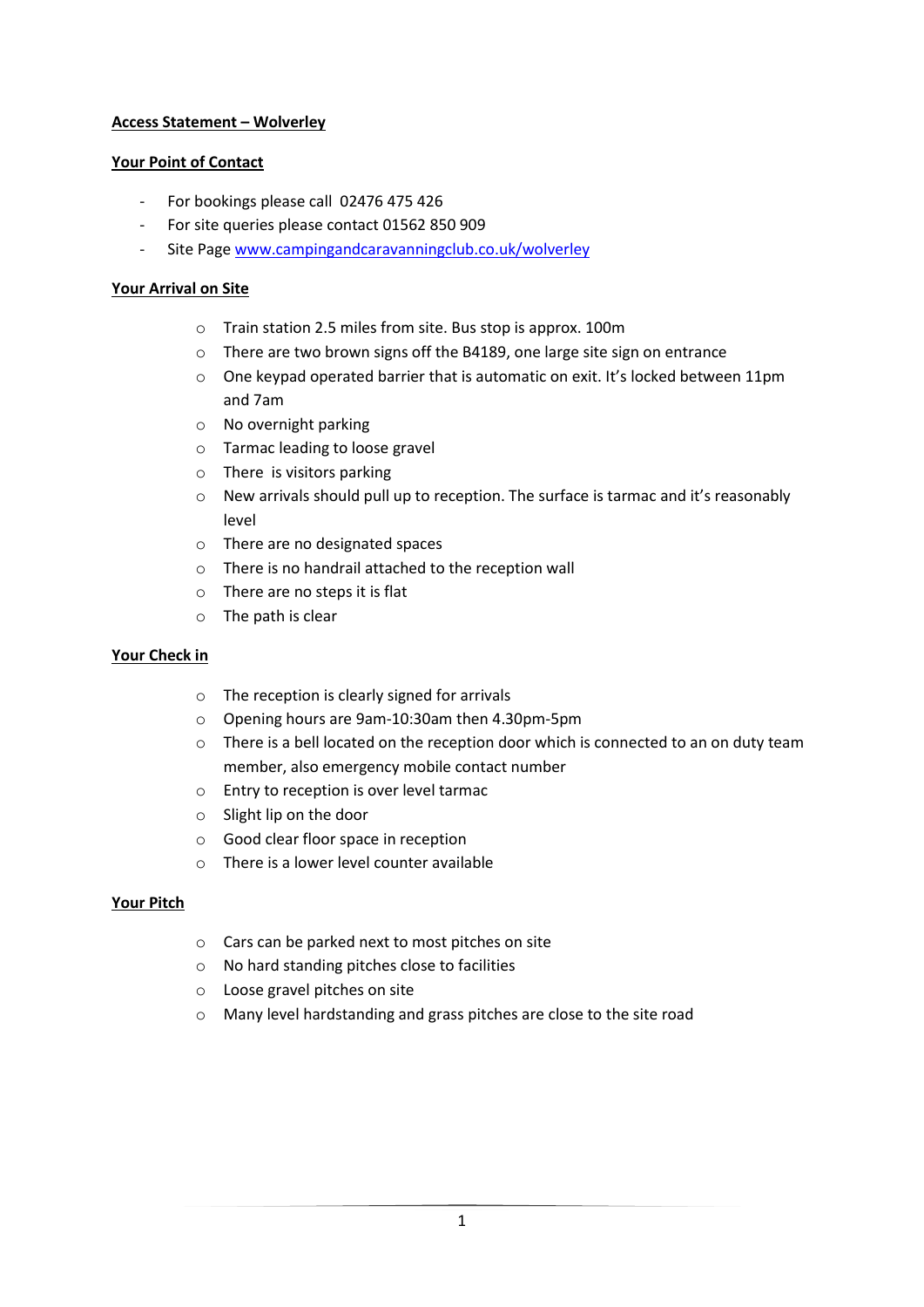# **Your Facilities**

- o There is a clear, well maintained path leading to the facilities
- o Two small steps to the rear of the facility block, but level from the front
- o There is a gentle ramp leading in to the blocks
- o There is one step in to the ladies and gents/family and room
- o There is one semi-ambulant cubicle in the family room
- o All sinks have push taps throughout
- o There are fold down seats in all showers
- o The showers are operated by a push button in men's and ladies and a dial in the family room
- o The showers are level
- o The facility block has low level wall mounted lights

# **Your Accessible Facilities**

- o There is a flat level concrete slab path leading to the accessible facility
- $\circ$  There are handrails leading to the accessible facility. As you approach the right rail is wall mounted and to the left is free standing
- o There is flat level access in to the accessible facility
- o There are handrails next to the toilet
- o There is a large size flush handle
- o There is transfer space to the left of the toilet
- o The wash basin cannot be reached from the toilet
- o The washbasin has larger than normal lever top taps
- o There is a hand dryer located in the room
- o There is a low level mirror above the sink that does not extend to full height
- o The shower has a number of handrails
- o The shower is dial operated
- o The shower is open access, not a cubicle
- o The shower head is height adjustable
- o The floor is nonslip
- o There is a hair dryer
- $\circ$  There is an emergency chord next to the toilet and in the shower. Both can be reached from the floor
- o The emergency alarm cannot be head from both staff pitches or reception